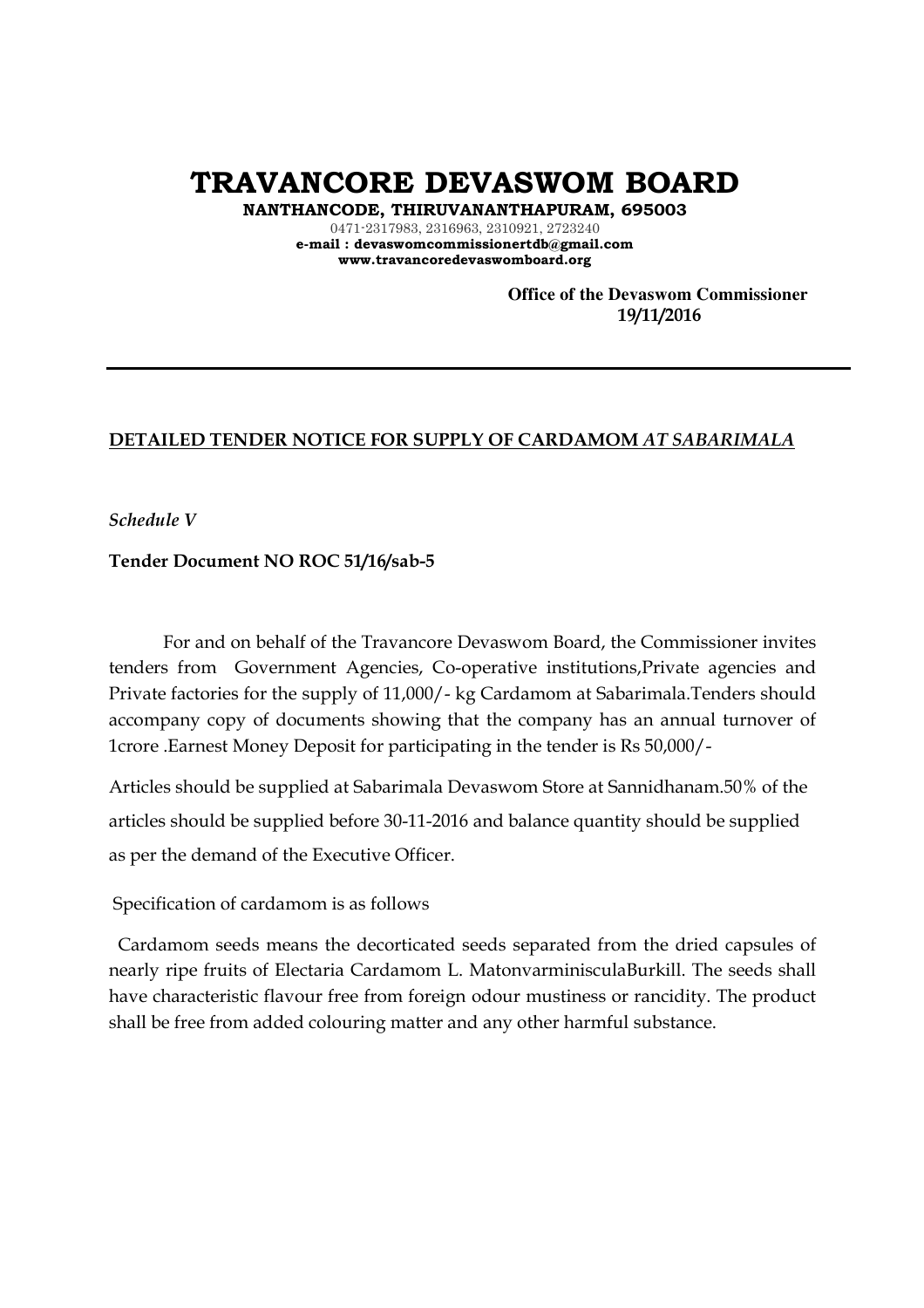## **Following conditions will apply**

- *i The food items shall conform to the standards prescribed in Food Safety &Standards (Food Products Standards and Food Additives)Regulation,2011*
- *ii The entire lot will be rejected if the above condition is violated and penal provision will be imposed as decided by the Commissioner of Food Safety, Kerala as any Food Business Operator with intent to such violation.*
- *iii The supplier shall liable to be prosecuted under Food Safety &Standards,2006,if standard variations are noted from that prescribed under Food Safety & Standards regulation 2011 because under sec.3 of FSS Act.2006 "Sale" with its grammatical variations and cognate expressions, means the sale of any article of food whether for cash or on credit or byway of exchange and whether by wholesale or retail for human consumption or use or for analysis and includes an agreement for sale, an offer for sale, the exposing for sale for having in procession for sale of such article and includes also attempt to sell any such article.*
- *iv Payment will be released only to those suppliers who supply raw materials which conform to the standards under Food Safety &Standards (Food Products Standards and Food Additives)Regulation,2011*
- *v The supplier should submit an analysis certificate from and accredited lab along with every lot supply*
- *vi The supplier should have a valid FBO/PFA/FPO/FSSAI license issued by the competent authority.*
- *vii All the items should be packed only in new jute bags or in bags as per standards of Food Safety and the name of the supplier should be mentioned in front of the bag.*
- *viii Suppliers should furnish weight of the lorry load from the weigh bridge situated at Pampa and also furnish the quality certificate from accredited analytical lab for each load in addition to our test at Pampa.*
- *ix Payment will be made only for the weight of the article excluding the weight of the bag.*